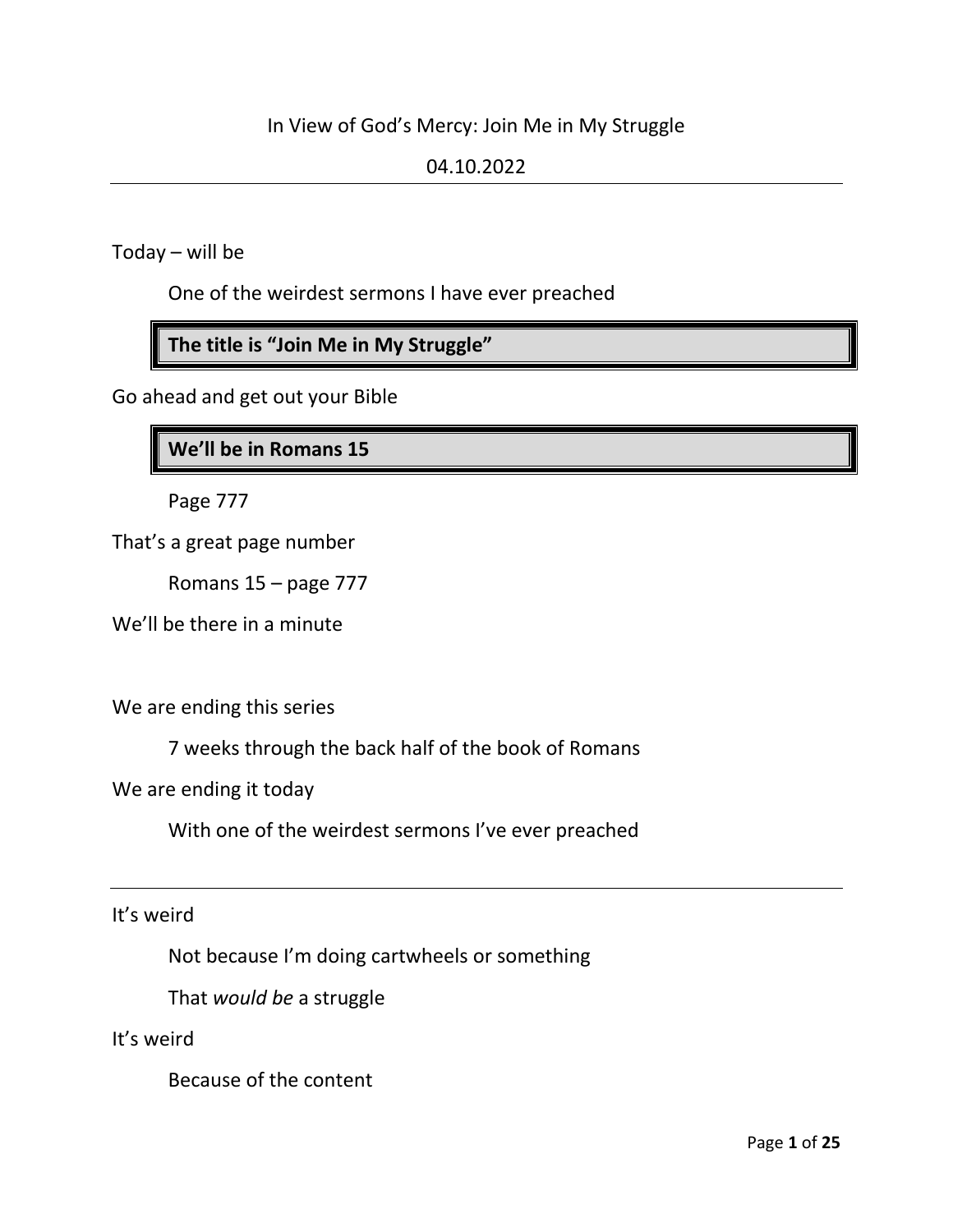There's one key verse

That the whole message is built around

We won't get to it until later in the message

But this one verse

Where the Apostle Paul is commanding the people

He exhorts them

And the command he gives

I would never give

Not that I don't believe in it

And it's in the Bible

So that means I'm wrong

But I would never give it

Because it just feels… extra

It just feels… off to me

But it's in context

It's not just the centerpiece of the message

It's the centerpiece of this whole section of Scripture

So, the command he gives

Is clear

And it has Biblical authority

I would just never do it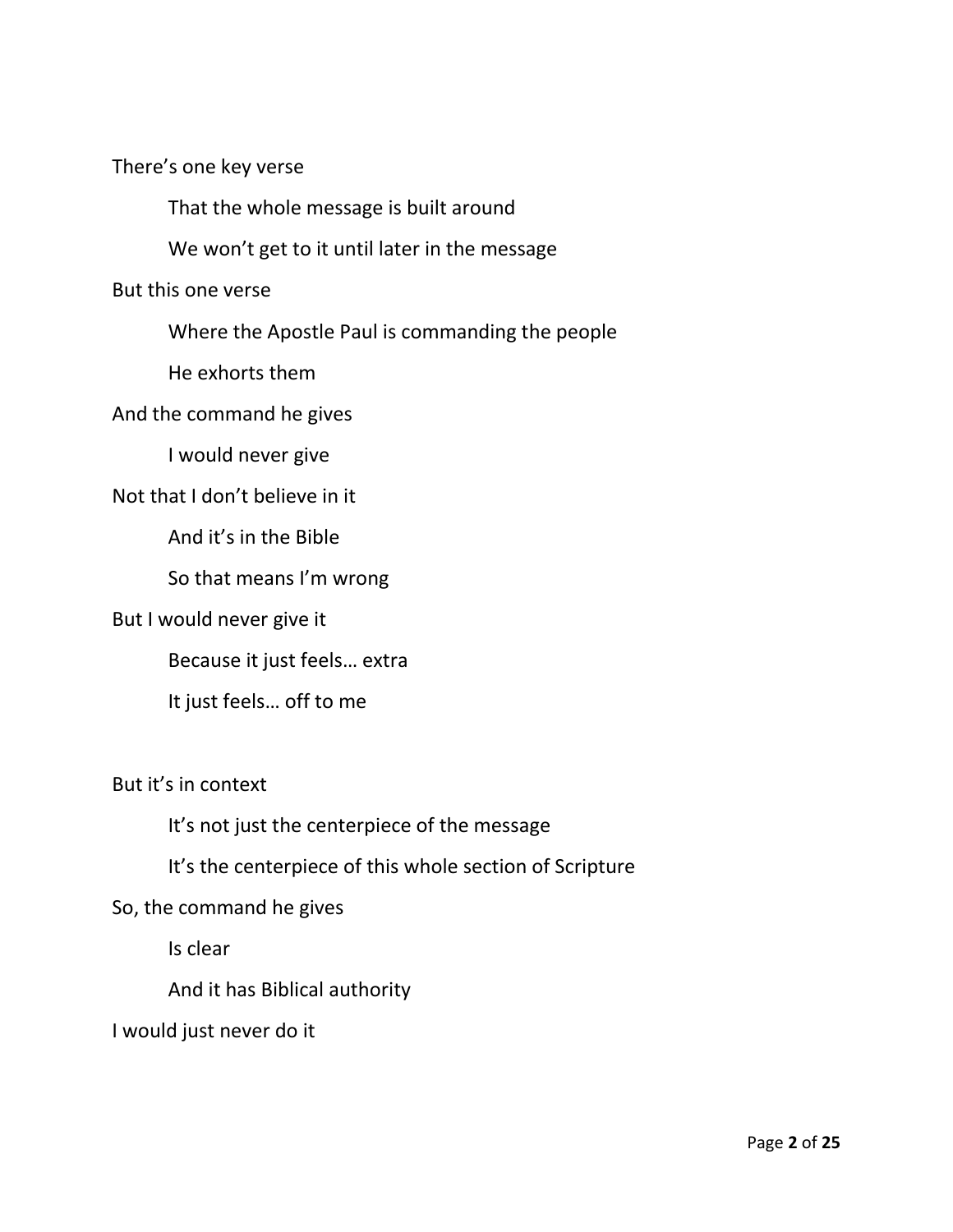That's not true

I AM going to do it today

I AM going to exhort you to follow his command

So, I can't say I would never do it

But I can say – I never have

And that's on me

We'll get there in a minute

Some of you are nervous

## So, let me take the edge off

By talking about one of my favorite topics

Church signs

I hate church signs

Hate 'em

There are so many people

Who will not step foot inside the walls of a church

So many

And churches have an opportunity

To speak to them

#### Without them coming to you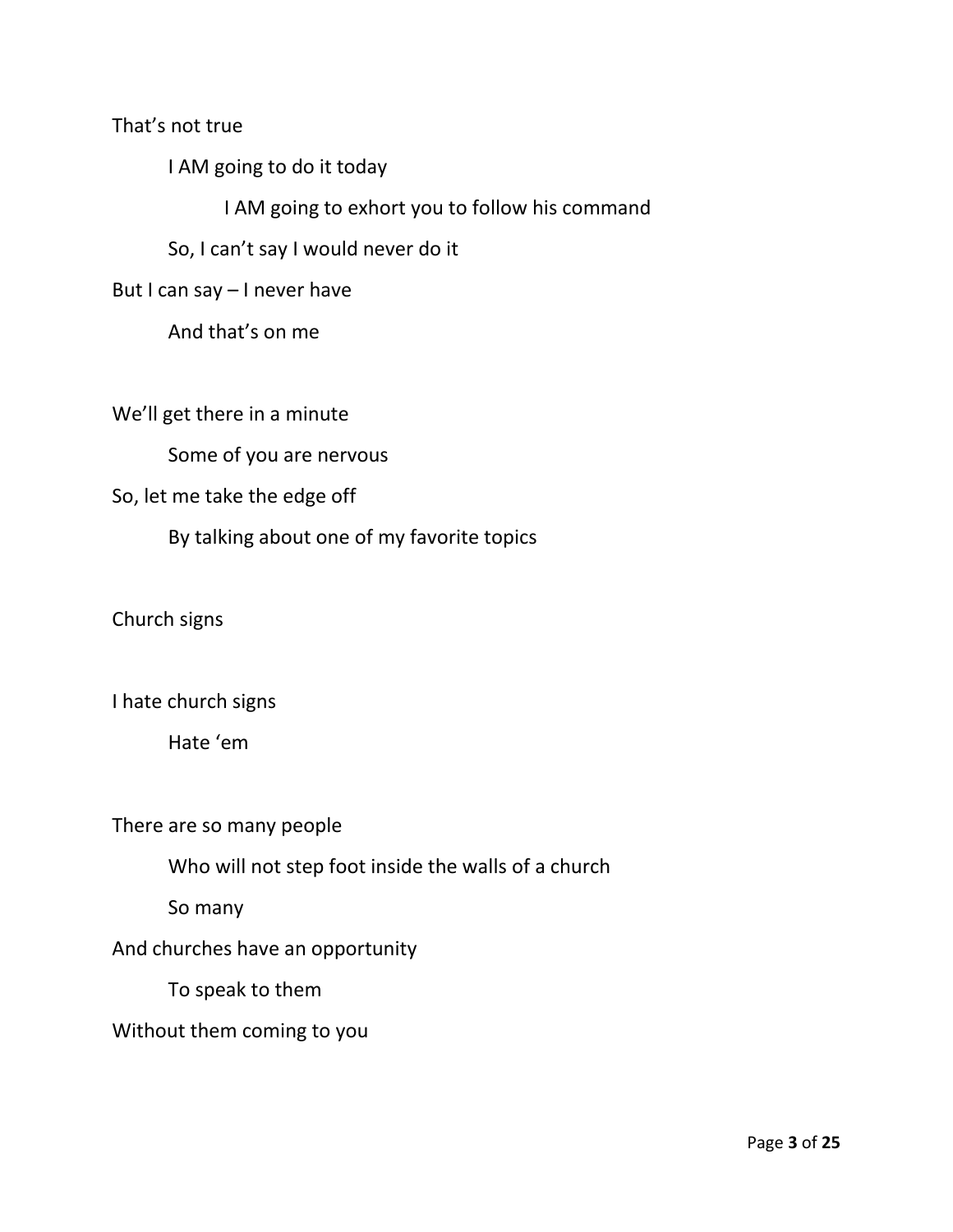The messages they send

Are sometimes these tacky, judgmental

Horrible statements

Now I know what some of you are thinking

And you're right

I know

**We are in no position to judge {Pic}**

**We're working on it**

Sometimes

**Church signs are pretty harmless I mean, they're tacky But in the big scheme of things They're pretty harmless**

But other times

**Other times**

**These messages are calloused**

**And hateful**

**And promote division**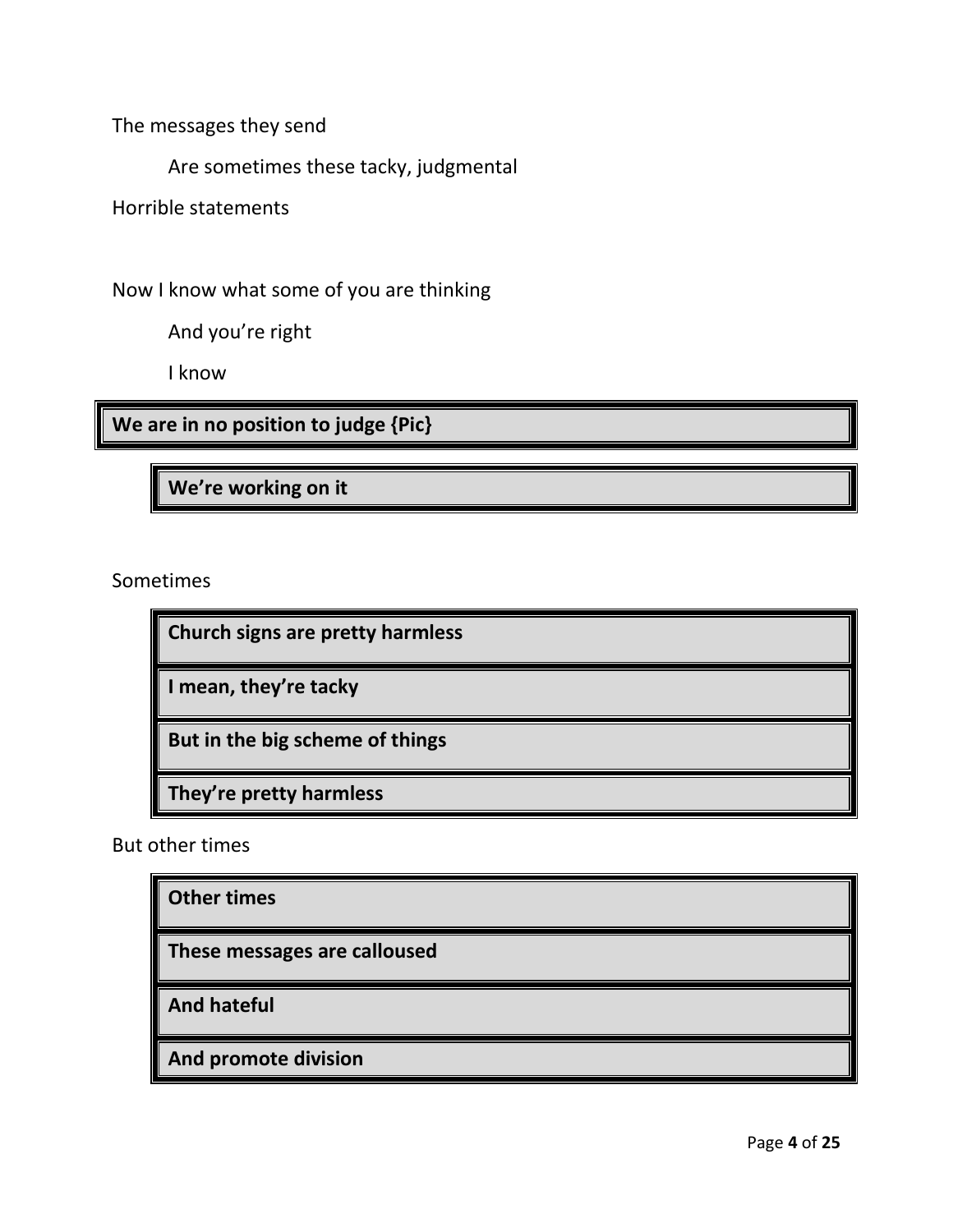The church has to do better

This will probably surprise some of you

But some of the most common elements on church signs

Are among my least favorite

For instance

**This sign came from downtown Nashville**

Doesn't jump out at you

**But if you zoom in**

You can see a little better

The pastor at this church

Is "very reverend"

Don't just revere me

At the same level you revere others

I'm very reverend

In fact, I looked at their website

They have a big staff

Some of them are called reverend

And then this guy – I blocked out his name

The dean and rector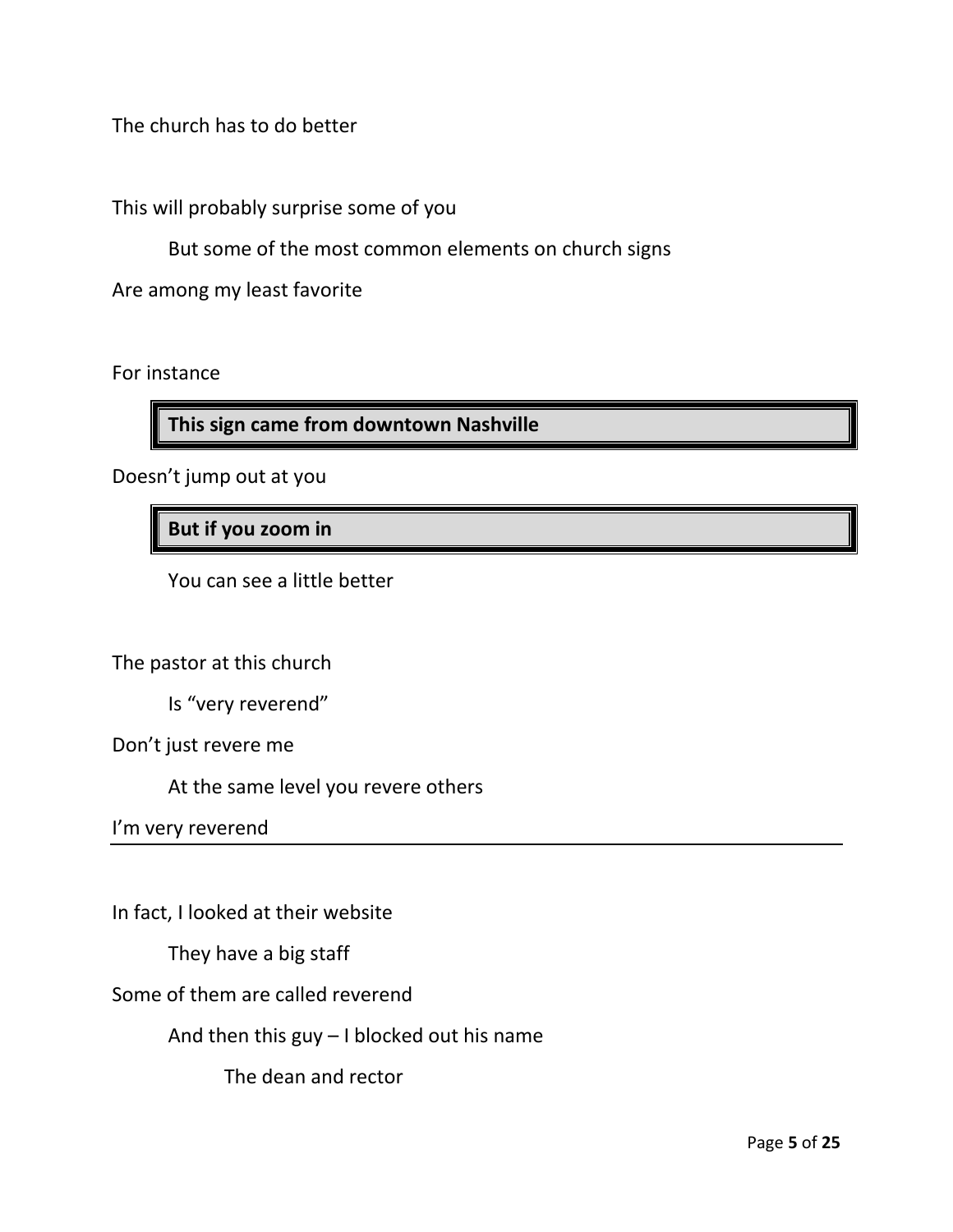This guy is very reverend

Then on their website

The denominational guy who is over this church and other churches

Is called the "Right reverend"

So are the other reverends

Wrong?

If revering you is wrong

I don't wanna be right?

But that made me think

Of the title that works for me

If you gotta put reverend in my name

**Let's go with that** *{"Wrong reverend"}*

Actually – when I was looking at these

I saw one church that named their pastor

"High holy reverend"

Now that's got a nice ring to it

But again, I always kinda feel like WellSpring

Is the Island of Misfit Toys version on these things

So instead of high holy reverend

**The team came up with this one for me** {"Poor pitiful reverend"}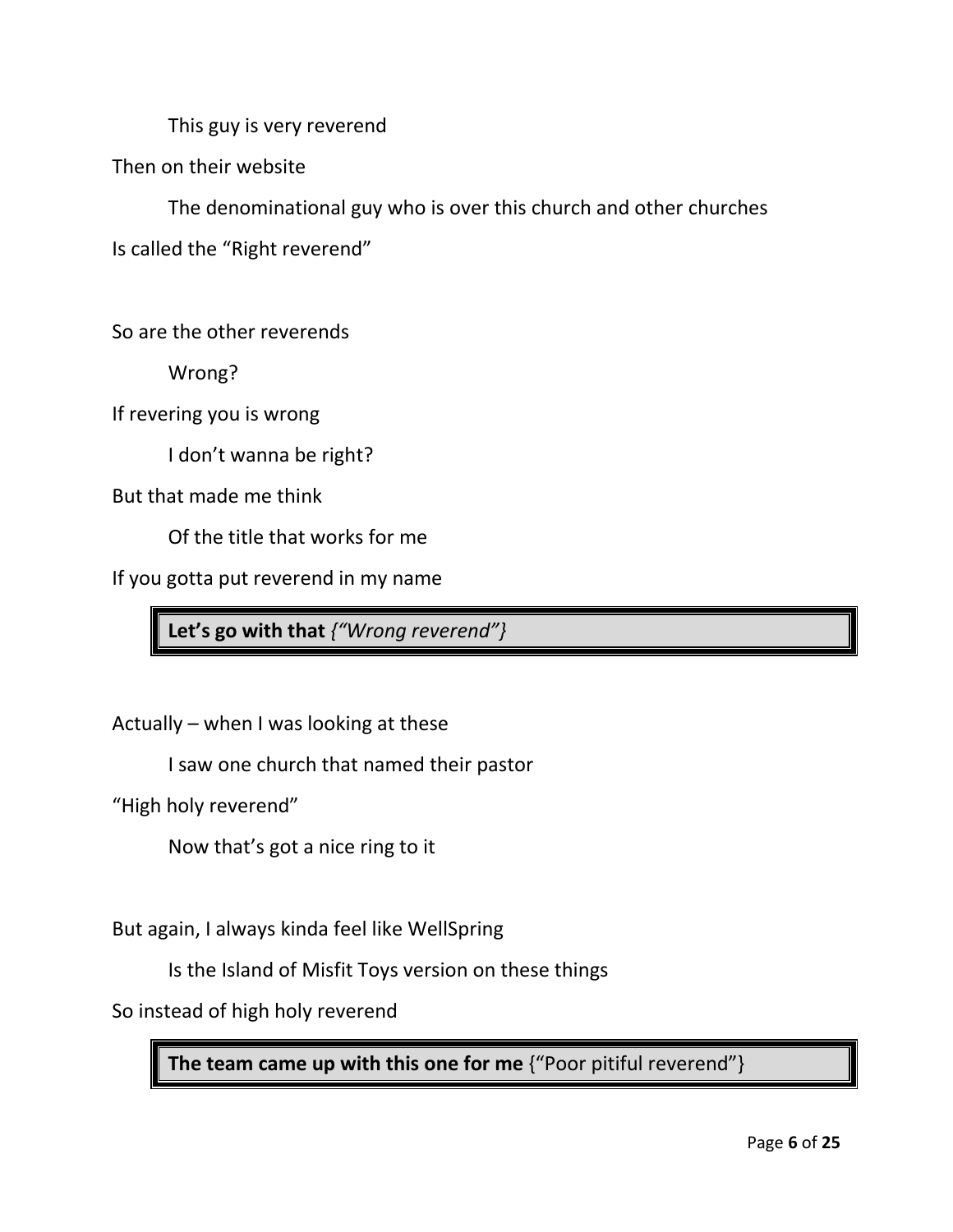Paul calls himself a wretch

So that's about right, huh?

I have always had a real problem with pastors

Putting themselves up on a pedestal

I remember

Years ago

Being part of a community prayer service

Here in Spring Hill

#### And the pastors all got together

To plan it out

It was really cool

#### Someone would lead a section

Or read a verse

Or something

#### And then we'd give everyone a chance

To pray about that topic

# And then the next section, etc.

But as we were in our planning meetings

They all wanted to have us praying

Up on stage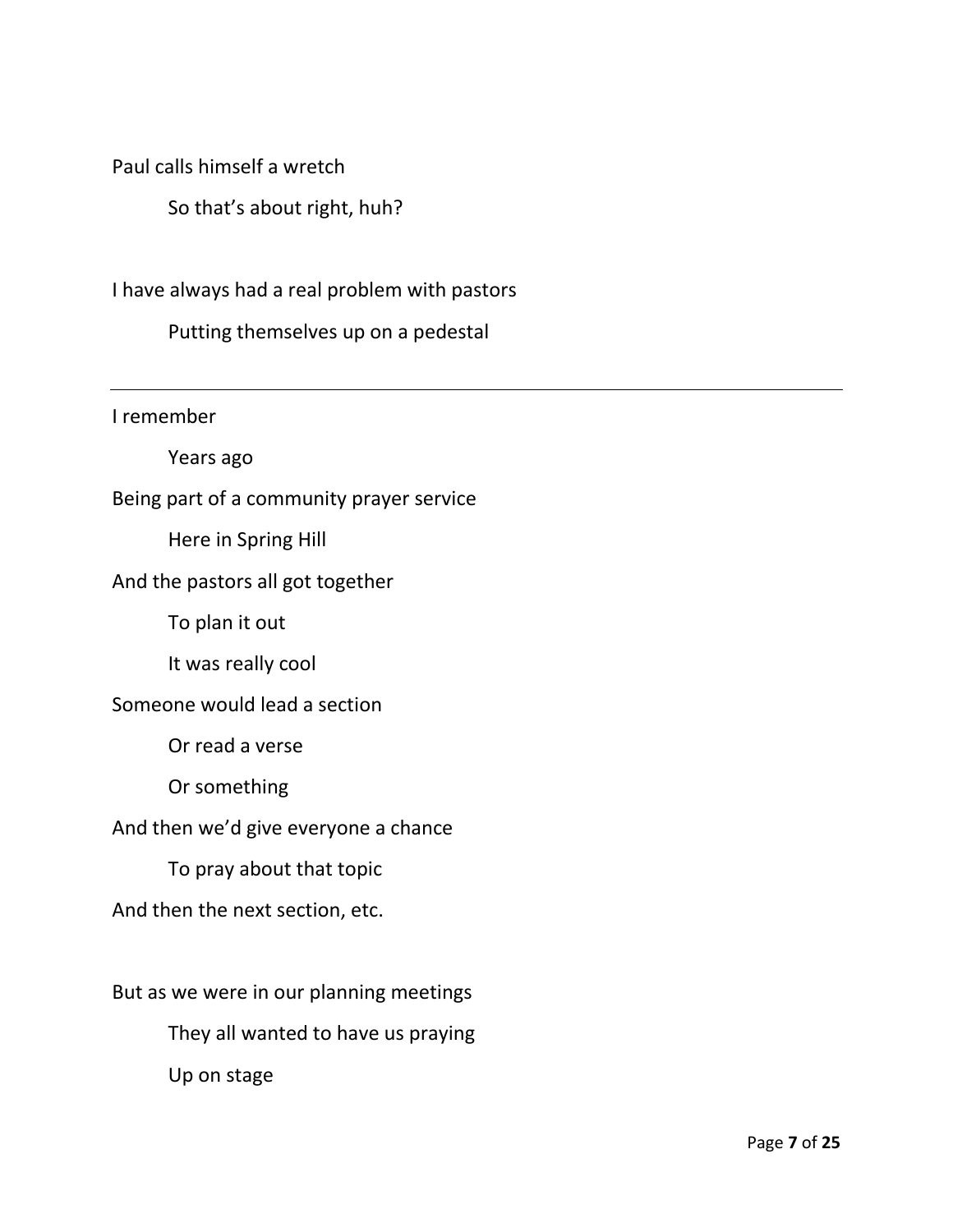Now these are good guys I'm not dogging anybody But they really felt it was important That everyone could see us

And I was like this annoying little yippy dog

Barking at the mail carrier

Saying, "I don't think this is about us…"

"I don't think what people need…"

"…Is to see me"

Please do not revere me

All of that gives you context

For the passage we're going to explore today

Romans 15

Starting in verse 14

#### **Read Romans 15:14**

Now remember from last week

They were fighting with each other

Over disputable issues

And so Paul says

You may not be convinced

That everyone else is full of goodness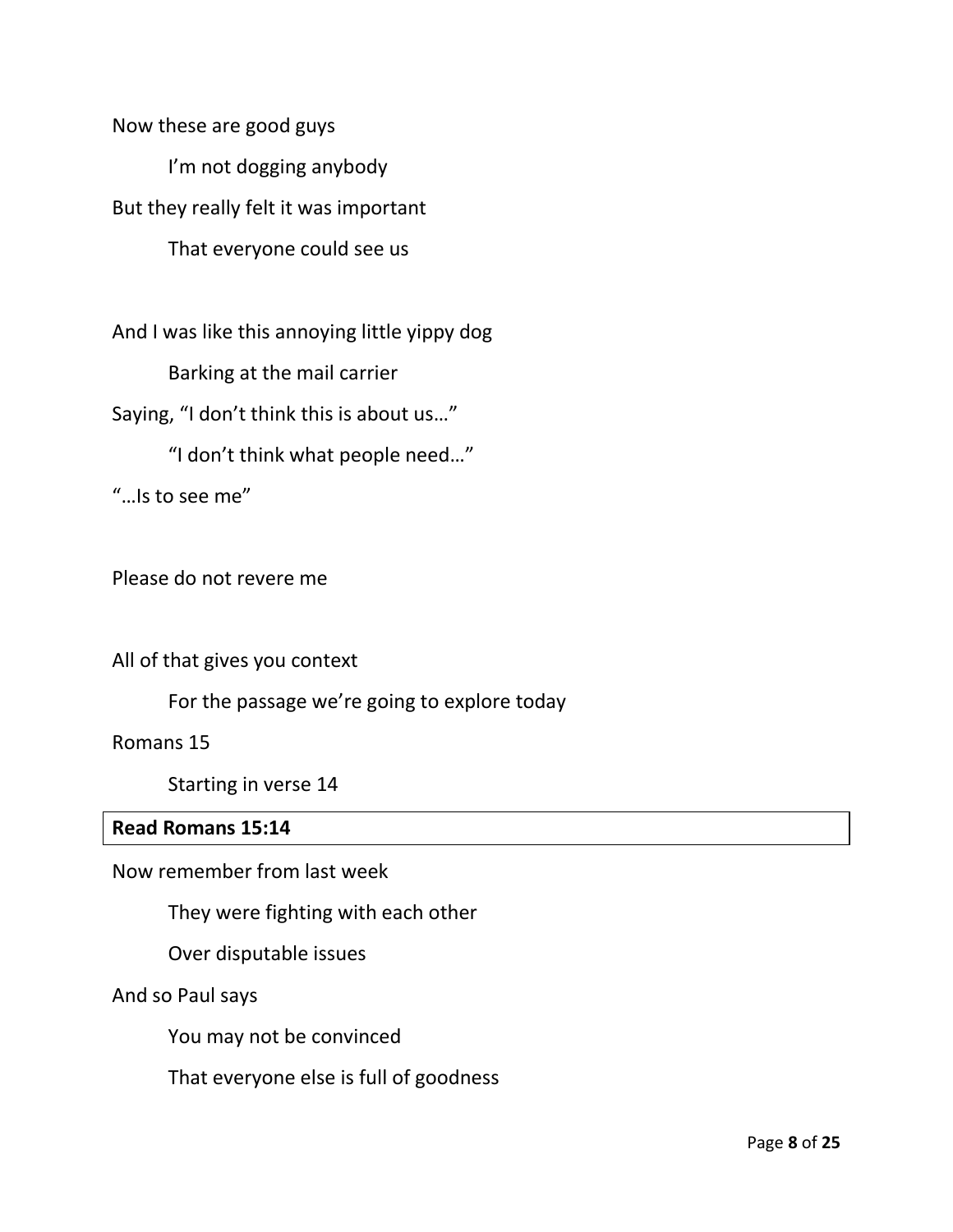#### But I am

### Paul

Under the inspiration of the Holy Spirit

Under the inspiration of God Himself

Is seeing people the way that God sees them

And he says

With God's eyes

*I am convinced that you yourselves are full of goodness, filled with knowledge and competent to instruct one another.*

God sees more in you

Then you see in you

### Paul is saying to the Roman church

I believe in you

God believes in you

And I am saying to you, WellSpring

God & I agree

We believe in you

Look at these verses:

**1 Corinthians 12:7 (NLT) - A spiritual gift is given to each of us so we can help each other.**

So, you have an aspect of God's Spirit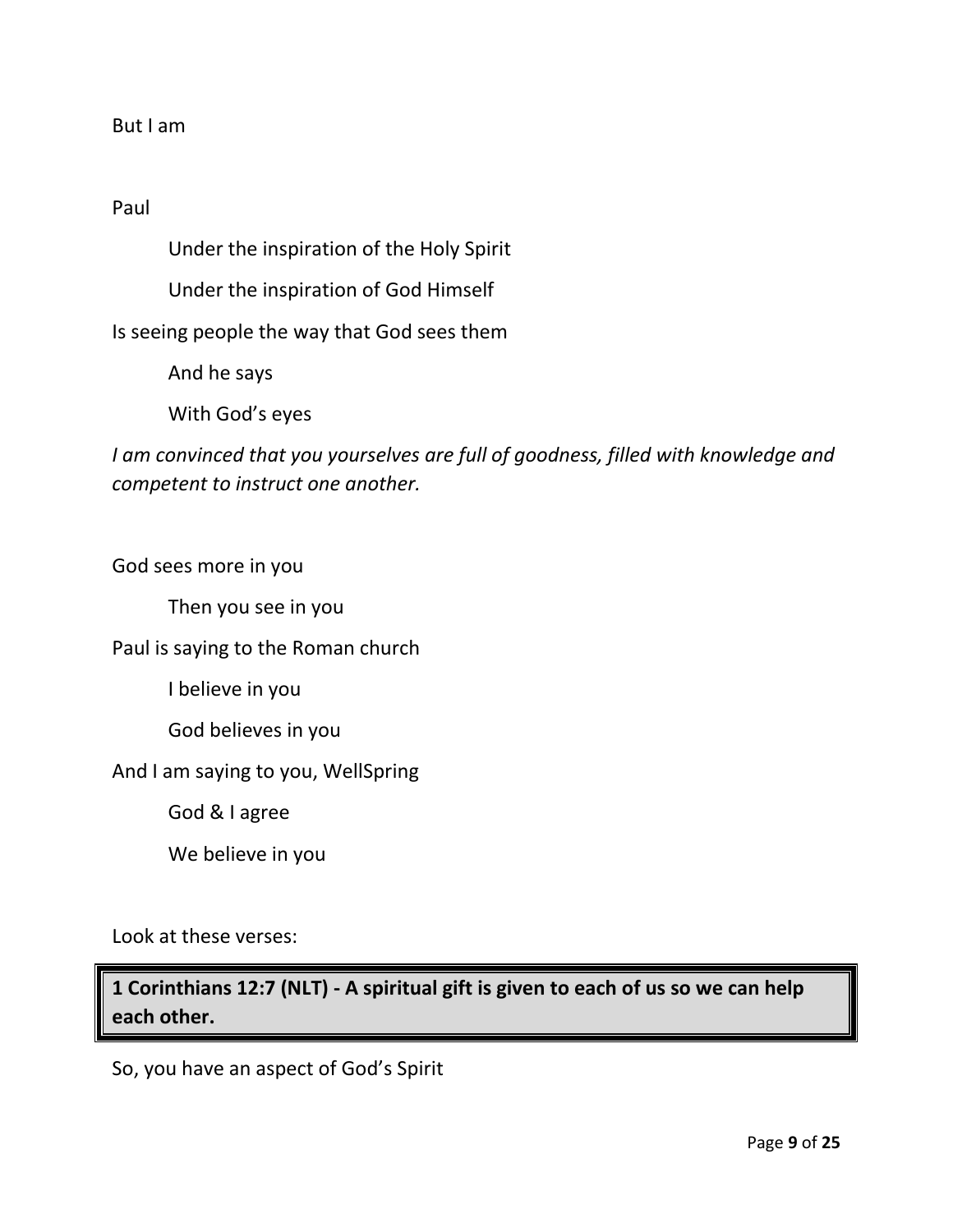An expression of the Living God

Inside of you

When you become a Christian

And together

All of us make up the church

Which the Bible compares to a body

**1 Corinthians 12:13a, 18b - For we were all baptized by one Spirit so as to form one body… (and) God has placed the parts in the body, every one of them, just as He wanted them to be.**

So that means God has a plan for you

If God has called you here

From down the street

Or from the west coast

If God has called you here

He's got a plan for you

That's bigger than your job

Bigger than the housing market

He's got a plan for you

And God believes in you

I believe in you

And in His ability to work through you

To change the world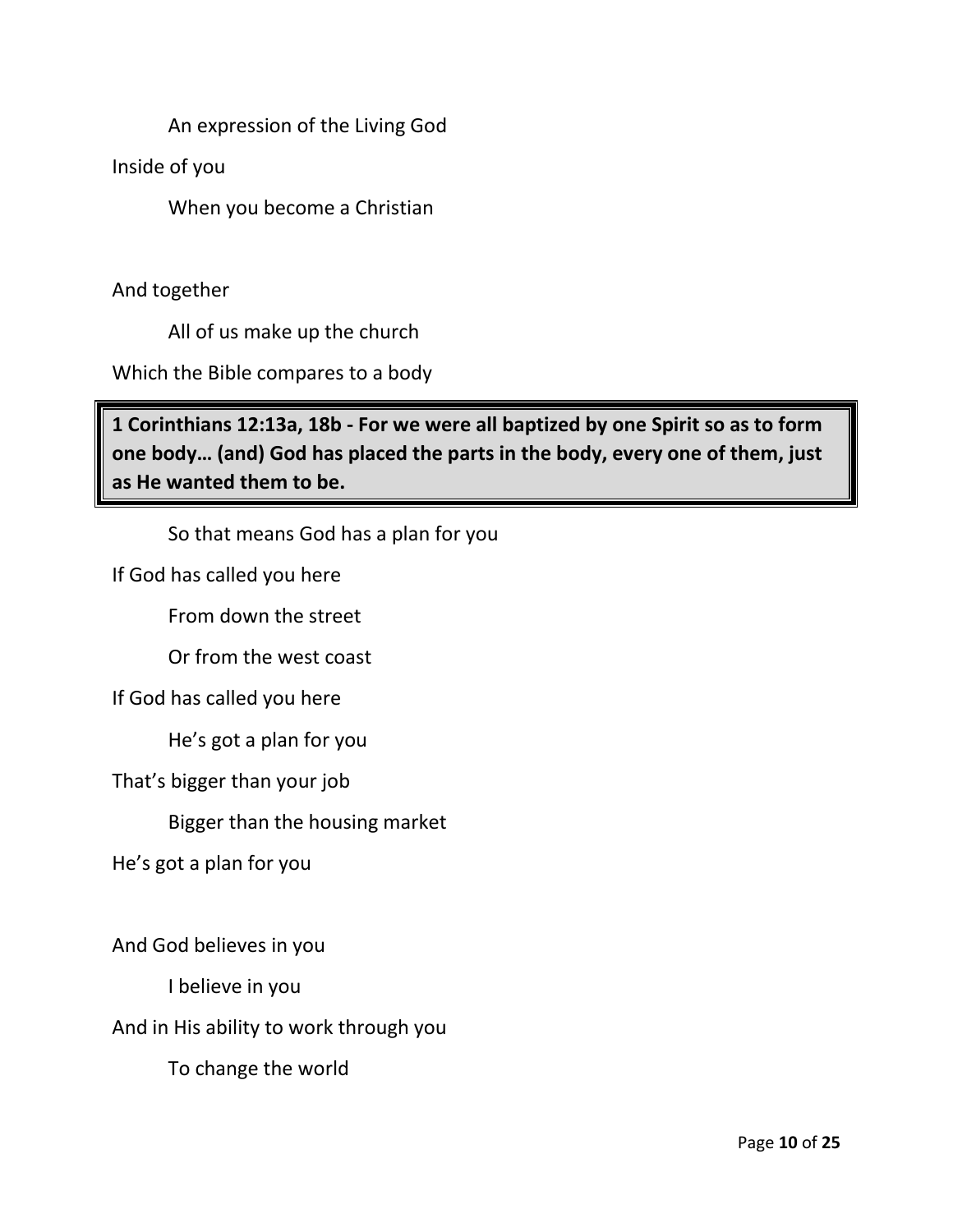# **Ephesians 3:20 - Now to Him who is able to do immeasurably more than all we ask or imagine**

How many of you have heard this verse before?

How many know what comes next?

Now to Him who is able to do immeasurably more than all we ask or imagine

# **according to His power that is at work within us**

God has exceedingly, abundantly great power

And He distributes it onto the world

Thru us – His church

And He wants to be sure that we know

No matter how much we think He can do

We've underestimated

He's more

Some of us aren't sure we believe all this

He's more than you think

Some of us are prayer warriers who have tremendous faith

He's more than you think too

And He distributes it onto the world

Thru us – His church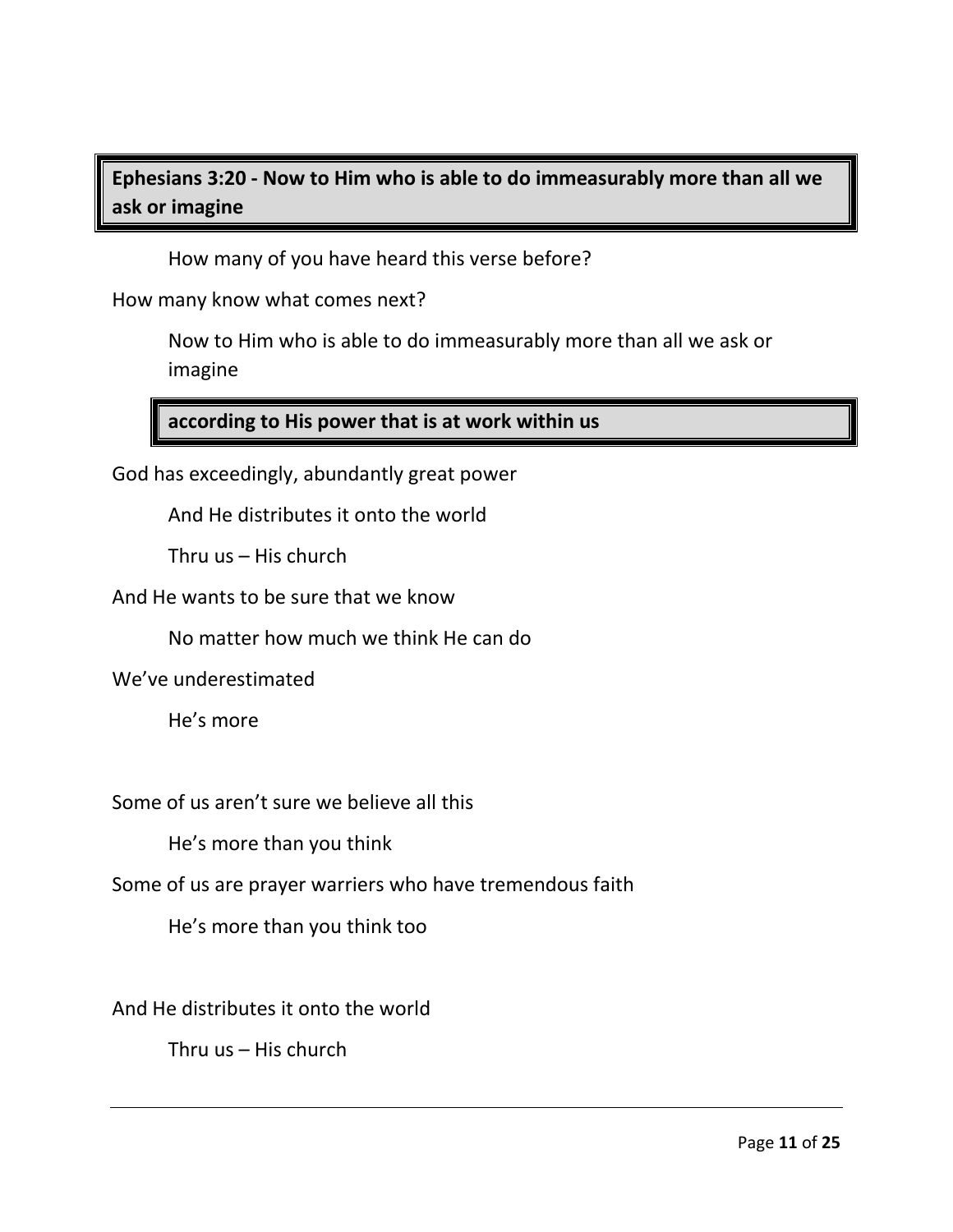Look back in Romans 15

### **Read Romans 15:14**

# **Read Romans 15:15-16**

So, Paul is saying

I have confidence in you

I believe in you

You have been gifted by God

Who can do more than you can even imagine

#### And God has given me the role

Of "proclaiming the Gospel of God"

Of "being a minister of the Gospel"

Of "boldly reminding you of God's grace"

And I want you to notice

That the two roles  $-$  yours and mine

#### Aren't listed as better or worse

More or less important

Paul's got a spiritual job to do

The Roman Church has a spiritual job to do

God empowers both

God gets the glory

He gets the credit

And now we get to one of the things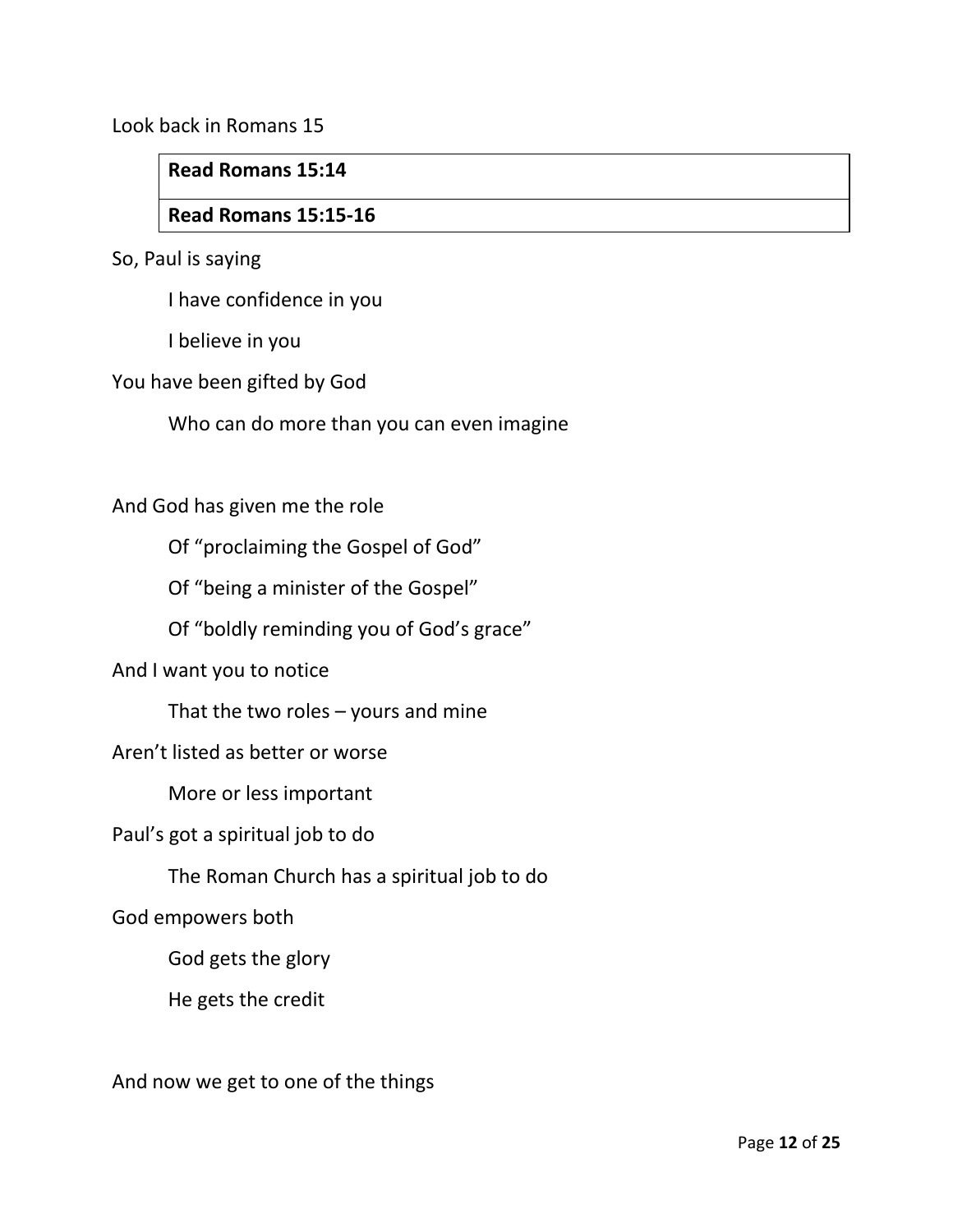That I would never say

## **Read Romans 15:17**

Paul is saying he glories

Literally – brags

About what God is doing through him

He *does* qualify it

# **Read Romans 15:18-19**

He only brags about

The power of the Spirit of God

His job is to fully proclaim the Gospel

But God's power is what makes it happen

#### **Read Romans 15:20a**

Paul is placing an emphasis

Under the inspiration of the Holy Spirit

An emphasis on reaching people with the Gospel

This is not about building big churches

Although they did that

Because so many people came to faith

This is about the Gospel

About boldly proclaiming the Good News of Jesus

To a world that so desperately needs it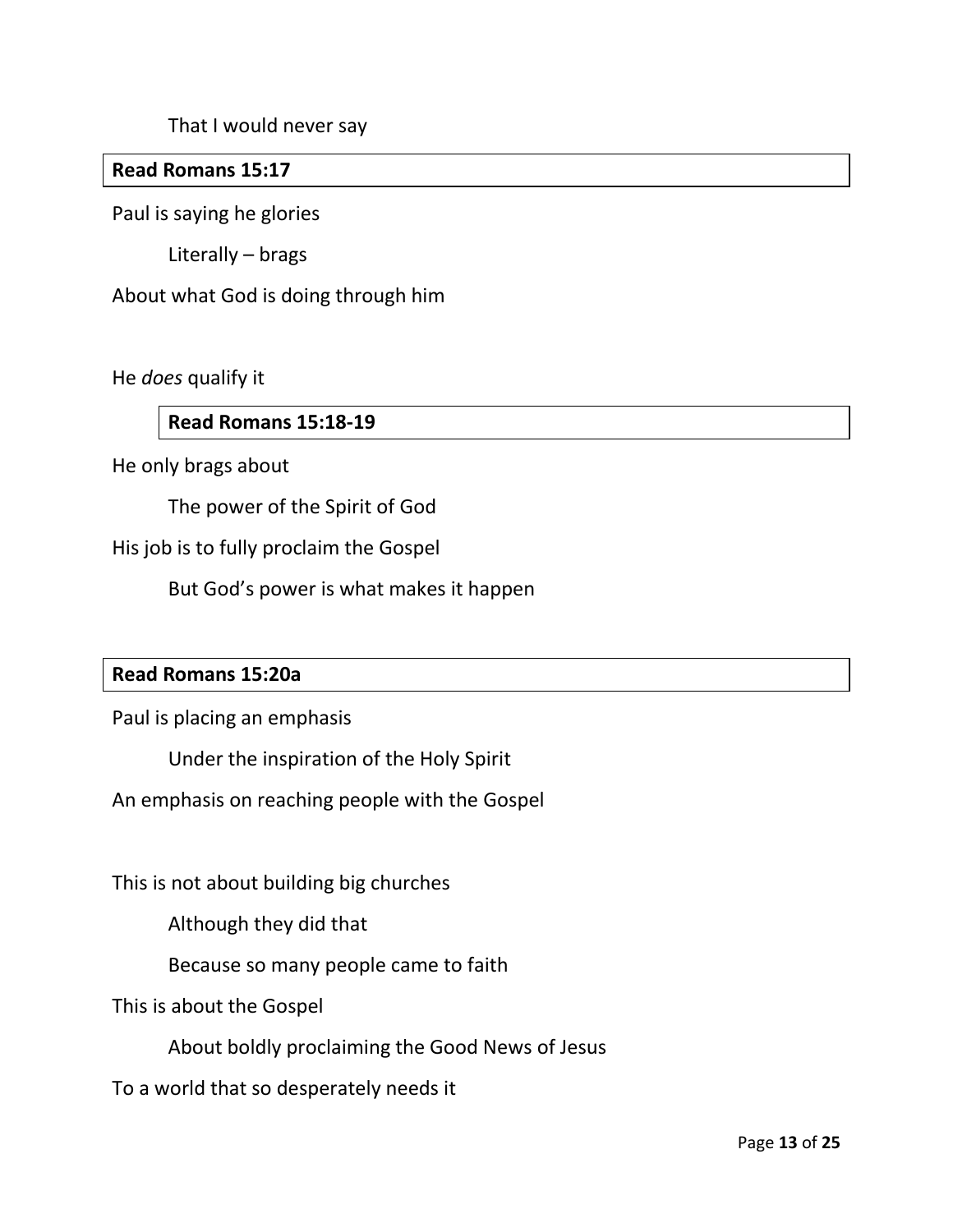So, then Paul tells how he is going to Jerusalem

And then to Rome

On the way to Spain

You can read that later

Skip down to verse 30

This is the key verse of the whole deal

**Read Romans 15:30**

# **You know how a pendulum works, right?**

It's high on one side

And then it swings down

And goes past the middle

All the way to the other side

People react to one side

And over-compensate, all the way to the other

The pendulum never swings from one side

To the middle

So, a few generations ago

Pastors were really respected

And there was a real divide between clergy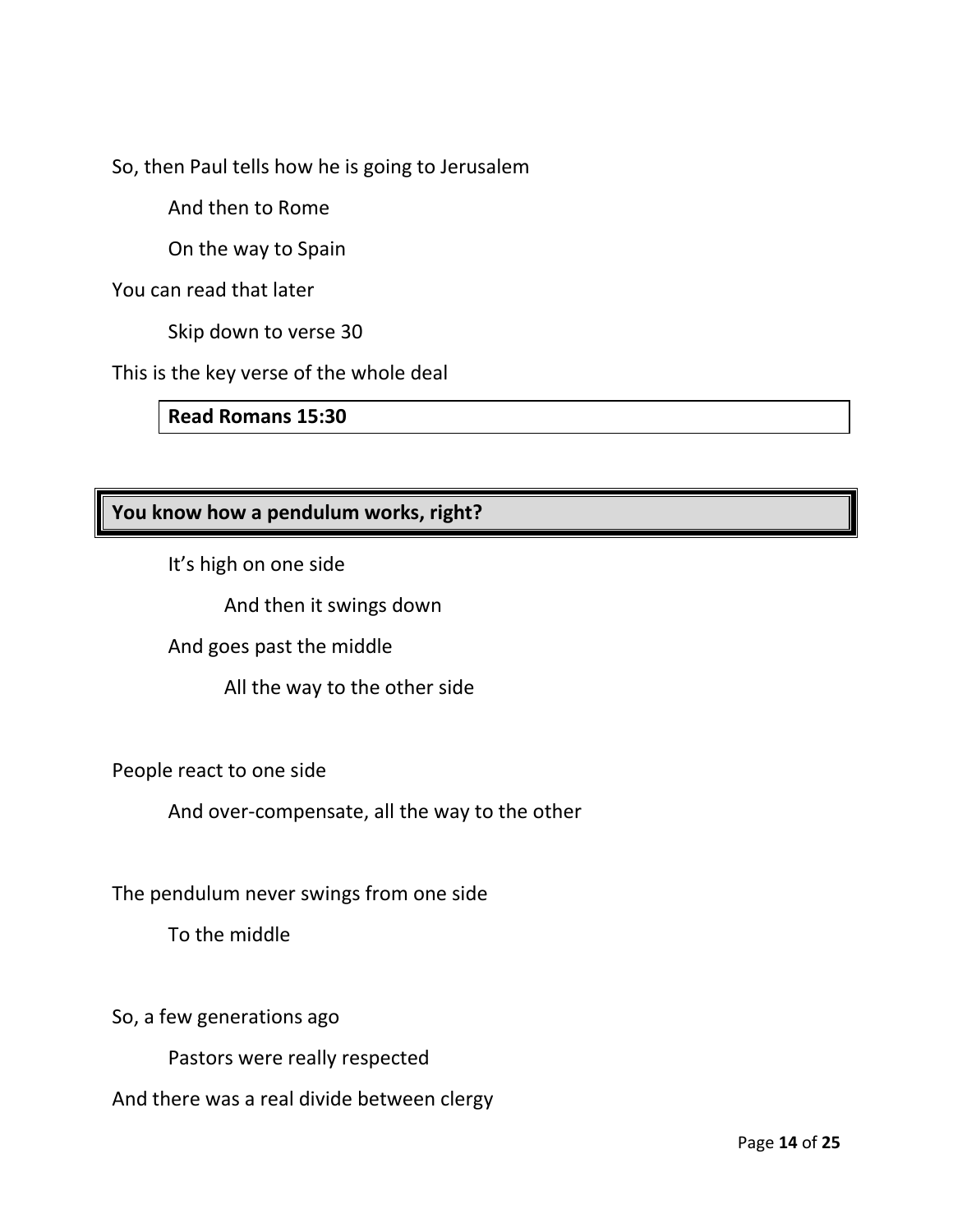And laity

(And you had to use that voice)

And then people said, wait a minute

We need Christian doctors and Christian plumbers and Christian accountants

So, you can serve God

Whether He calls you to be a pastor or not

And that's true

100%

But you combine the swinging pendulum effect

With some of the church scandals over the last 30 years

And you find yourself in a spot

Where pastor is among the least trusted profession

They're sometimes poorly paid

Disrespected

And seen as hired hands of the church

Because the people don't have time to do ministry

They have real jobs

So, they hire the pastor to do it

But here you have Paul

An apostle

Talking to a really talented, gifted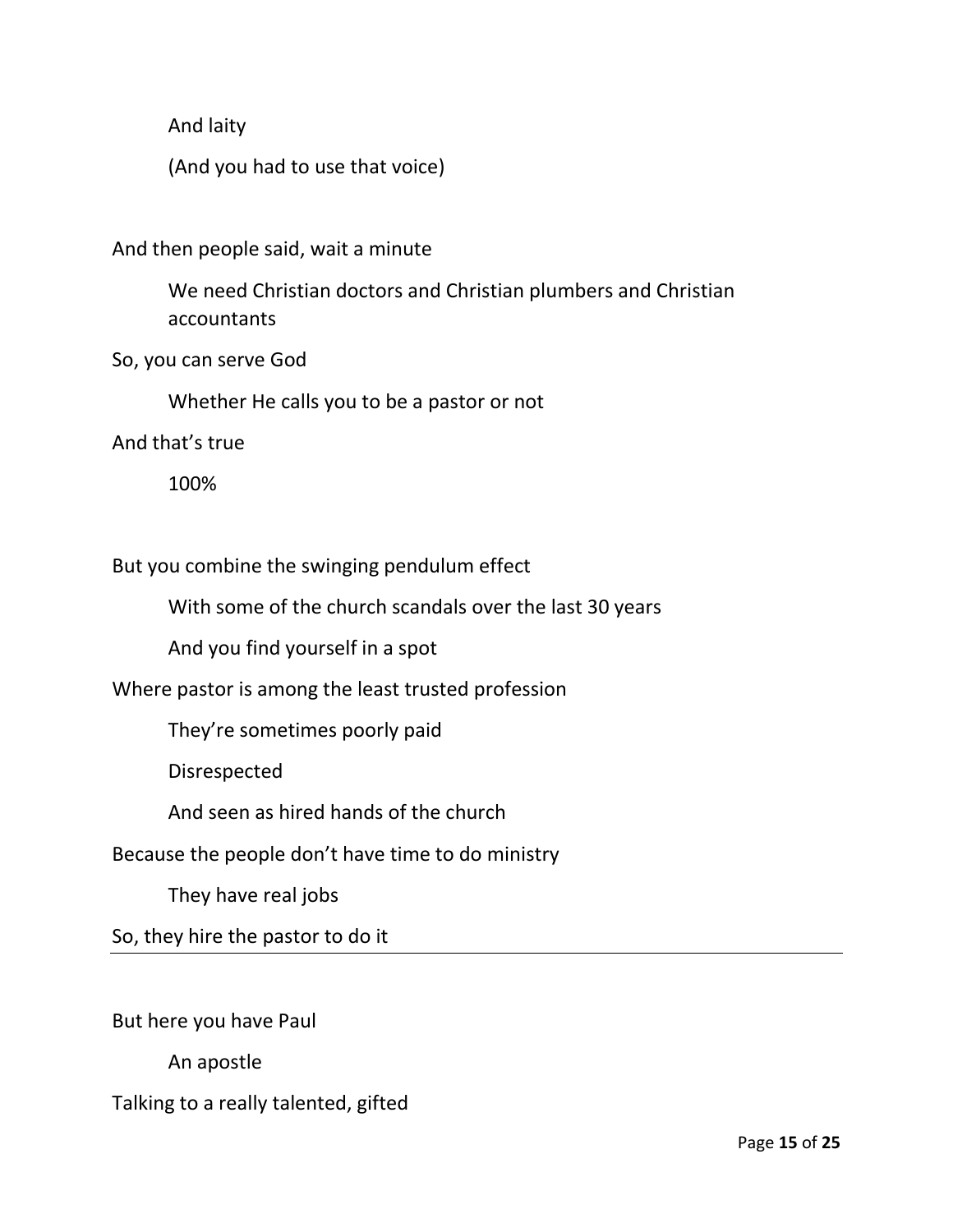Group enabled with the Holy Spirit's Power

Saying I have a different role from you

And I need you to honor it

By joining me in my struggle

And praying

Regularly

For me

You may understand

Or you may not

How lucky WellSpring is to have the staff we have

Dedicated

Hard working

Men & women

Who have sold out for the Gospel

They're not in it for the money

They could make more doing something else

They're not in it for the perks

They give lots of long hours

They're not in it for the fame & notoriety

Well… that's not true…

The fame and notoriety is pretty appealing

And Paul would challenge us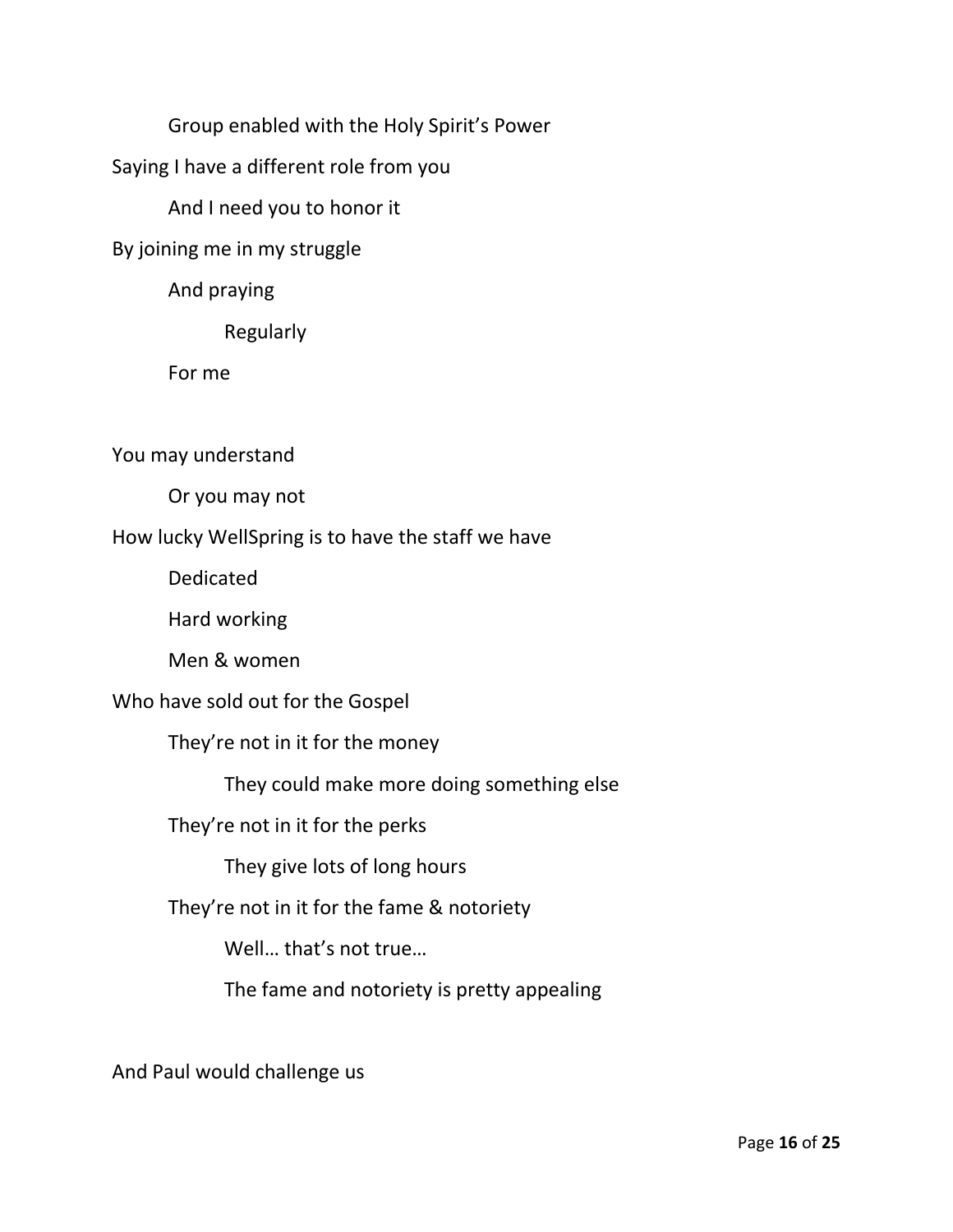To join in the struggle

# By praying for those who serve and lead you

By praying – regularly – for those who boldly proclaim the Gospel

Are they better than you? No

Are they more important? No

# But is their role unique?

It is

And it requires

Deserves, really

# The whole church's support

In prayer

The church made a correction

Over the last few decades

# To eliminate the divide between

Pastors and the people

And that was good

# But Paul here is saying

Please pray for us

Especially

As we devote ourselves

Fully

To boldly proclaiming the Gospel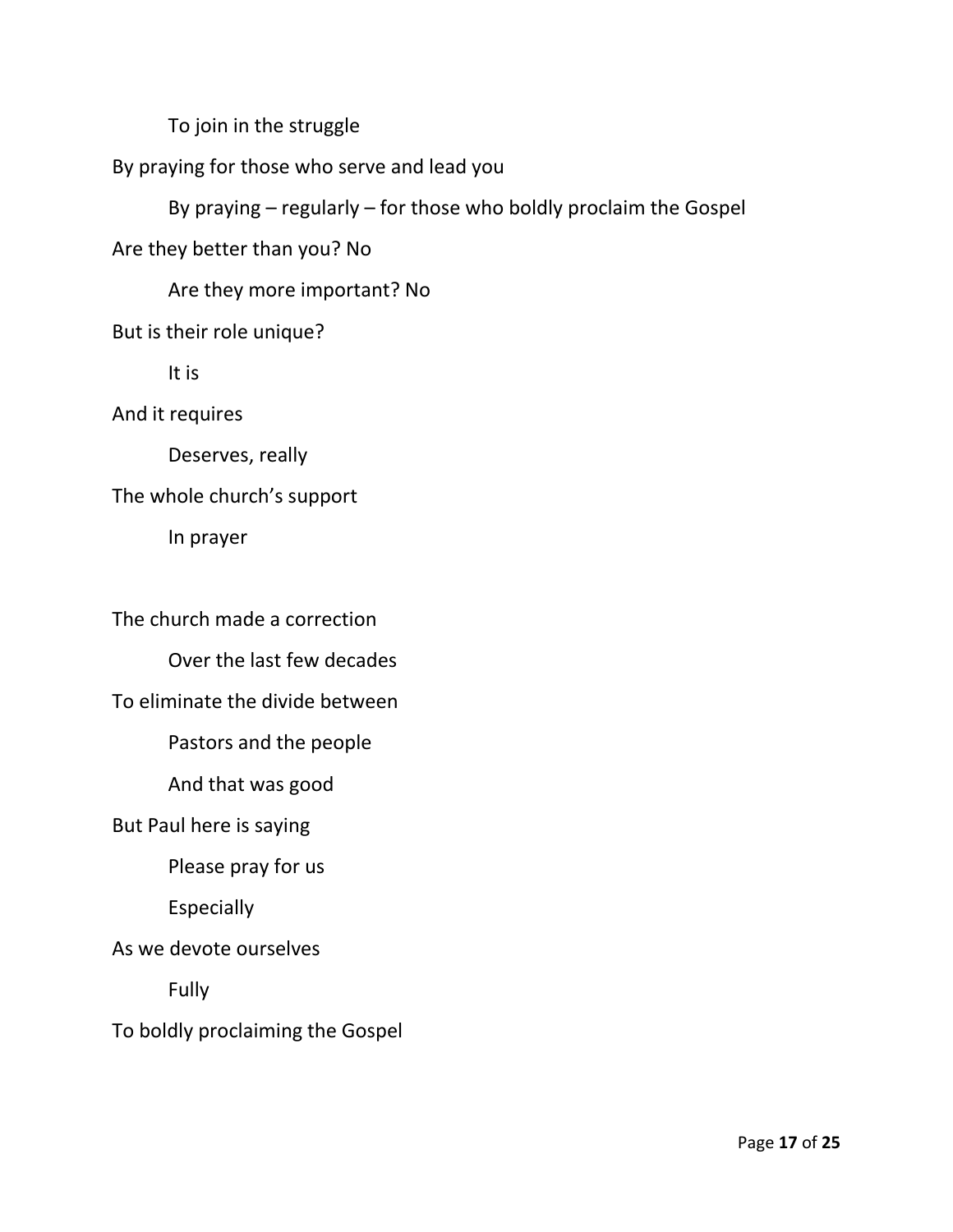This would have been Paul and Silas, Timothy and Luke, Aquila and Priscilla

Paul had a team

Men & women who traveled with him

And he was saying

Pray with us as we fulfill the mission God has given to us

Paul was preparing to leave

On his 3rd missionary journey

He had seen God work before

And he was certain God was going to work again

And with that

He was certain that they would be opposed

So he needed their prayers

When I think back over nearly 20 years of WellSpring's history

I am reminded of 3 separate seasons of time

Before we launched

We felt major pushback

**Spiritually** 

I don't know how to describe it

If you've never experienced it

But I remember saying

I feel like our names are on whiteboards

In dark places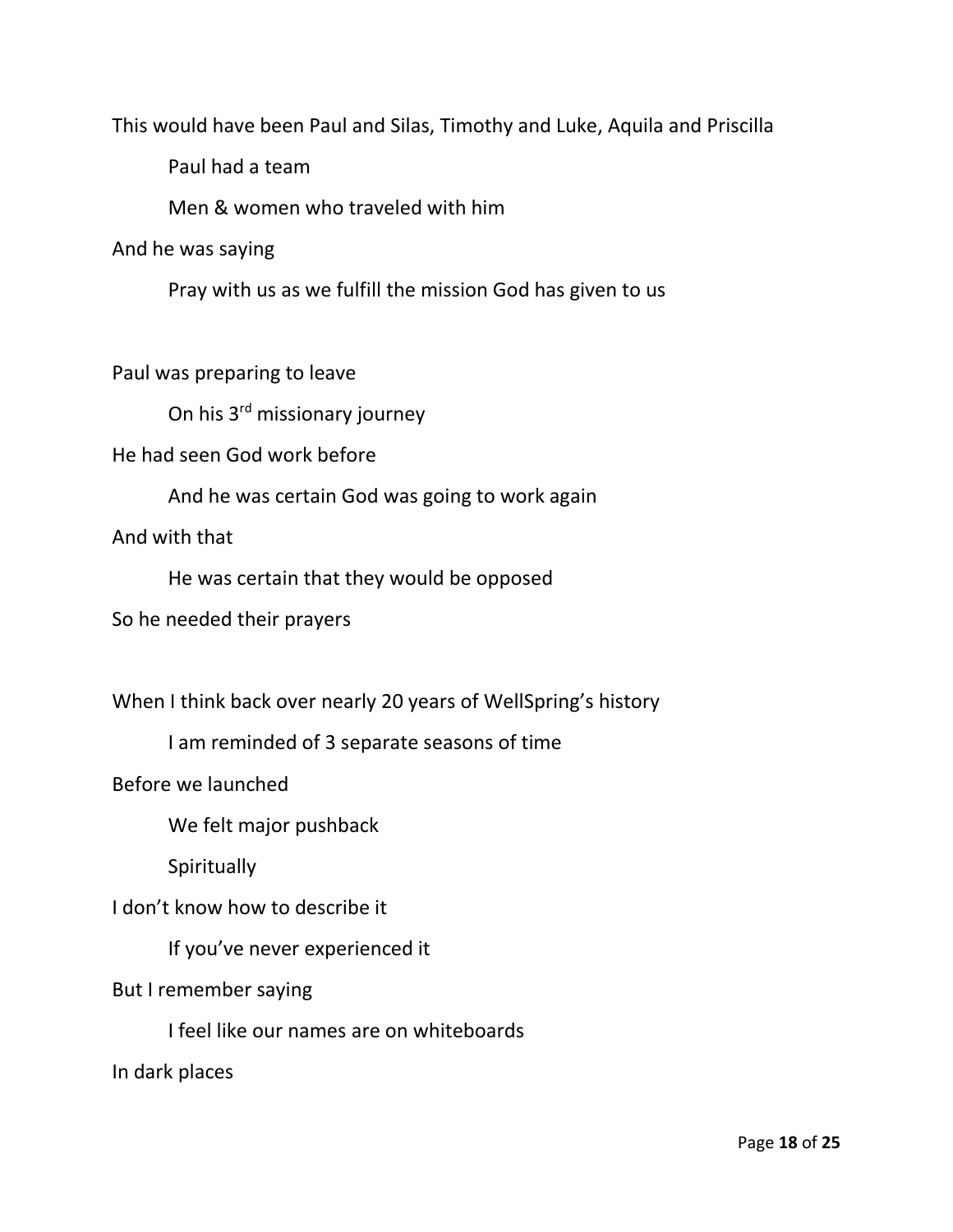We hadn't done anything

But there was a sense that God was going to do something great And we felt it

Fast forward ten years

We were on the verge of opening our first building

God had worked in us

And through us

To build a great church

About 300 of us

Met each week at SHES

And God had used us to help a lot of people

We had no sense of what was coming

But we felt like we were following

What He had asked of us

To build the building

And once again

You could just feel

The spiritual pushback

That our enemy knew

That what was coming

Was more than what had been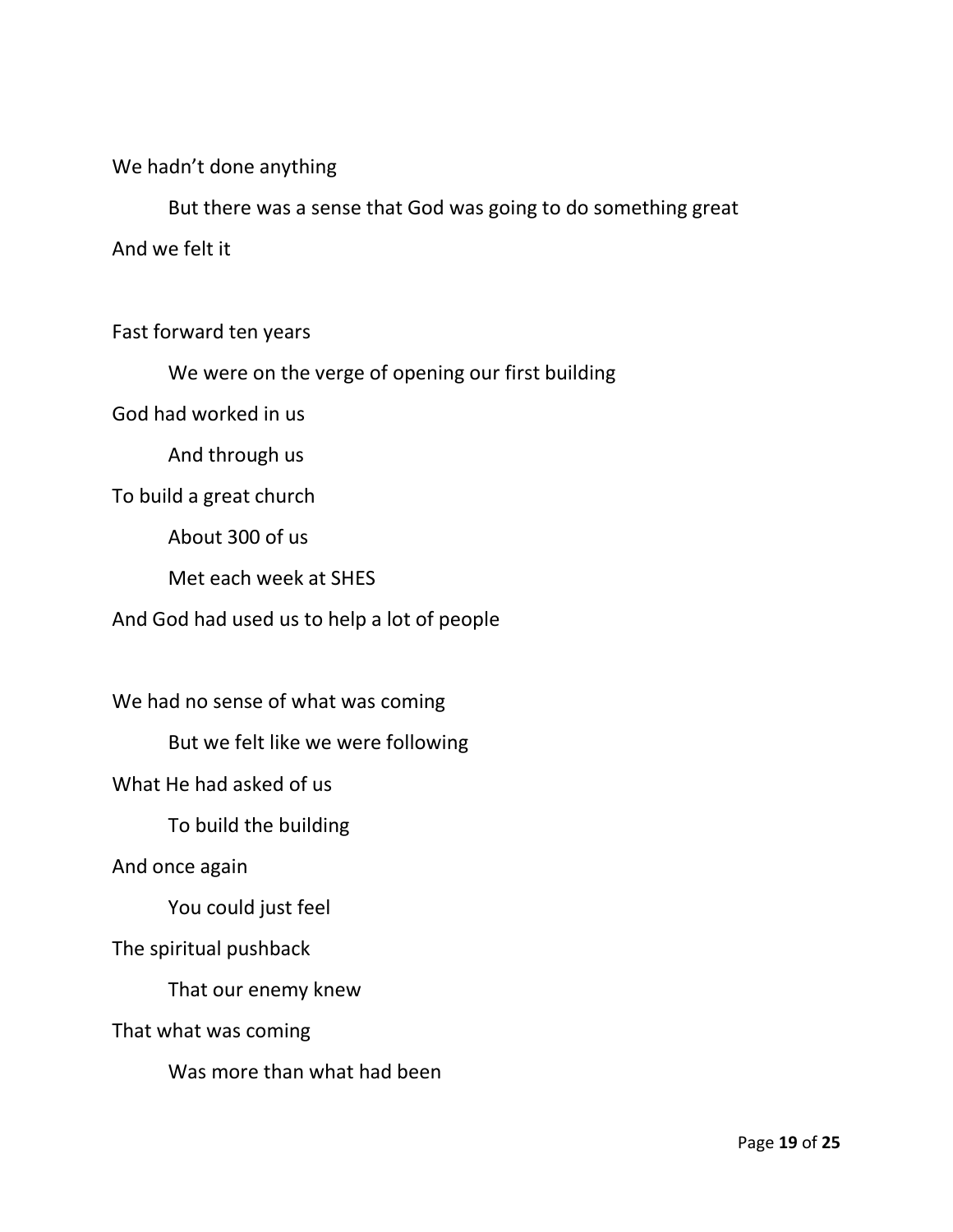And there was pushback

I don't know how to explain it

If you've never felt it

Fast forward to today

We are in our third

Clearly defined season

Of spiritual pushback

Each time before

What God did on the back side of that time

Was significantly more than what He had done before

And I believe

That is coming

Again

We went from no church

To a small church

Pushback

We went from a medium church in a school

To a larger church in a building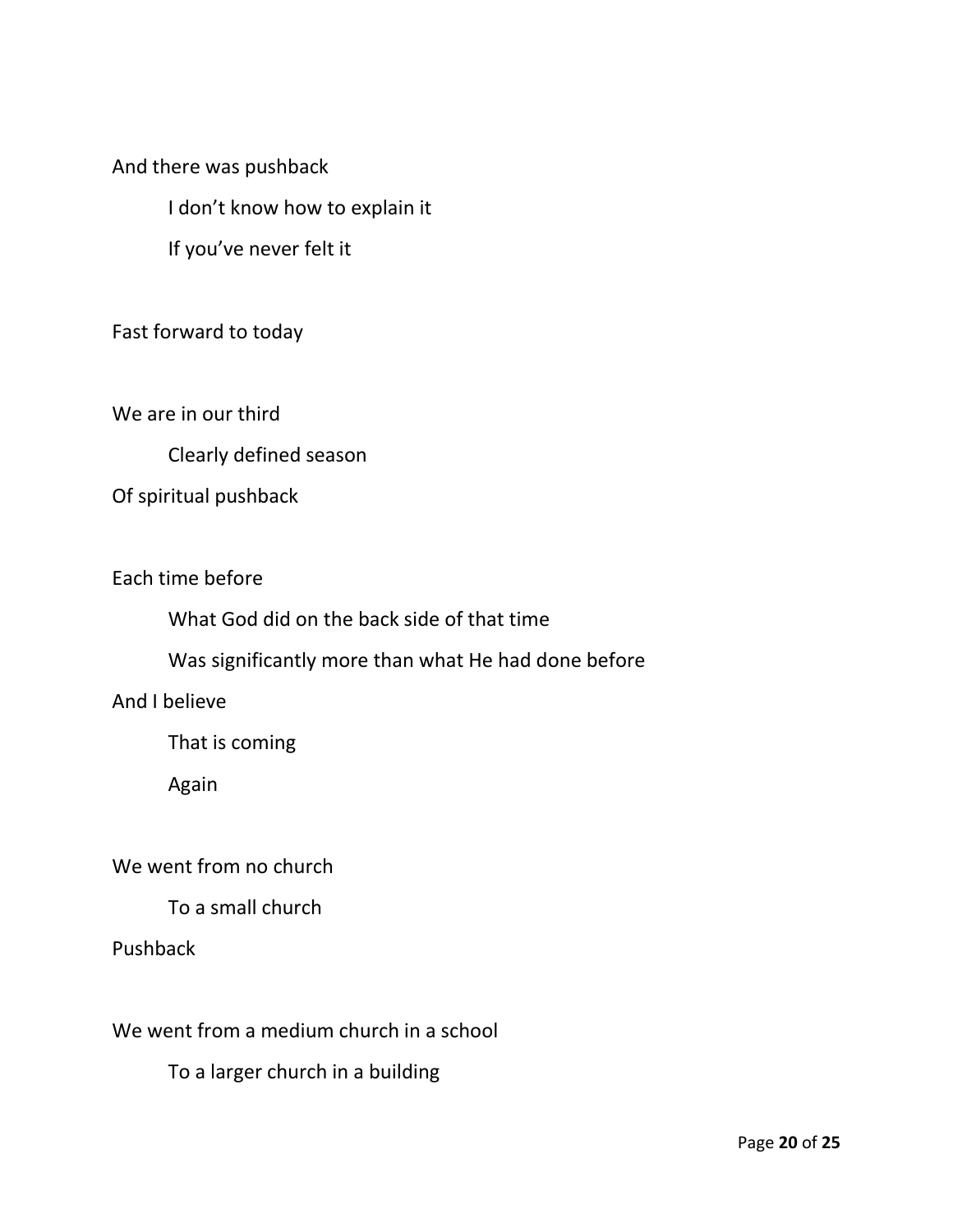## Pushback

And now we're a larger church In a newly remodeled space Coming off an unprecedented pandemic And I can tell you I've had more sleepless nights And more anxious days Than at any other time in my life

Not because anything's wrong My marriage is good My kids are good The church is good The church's finances are good Zillow tells me my house is making more than I am Everything's good

It's pushback

Spiritual pushback

For what God is about to do

And I need you to pray

Specifically, for me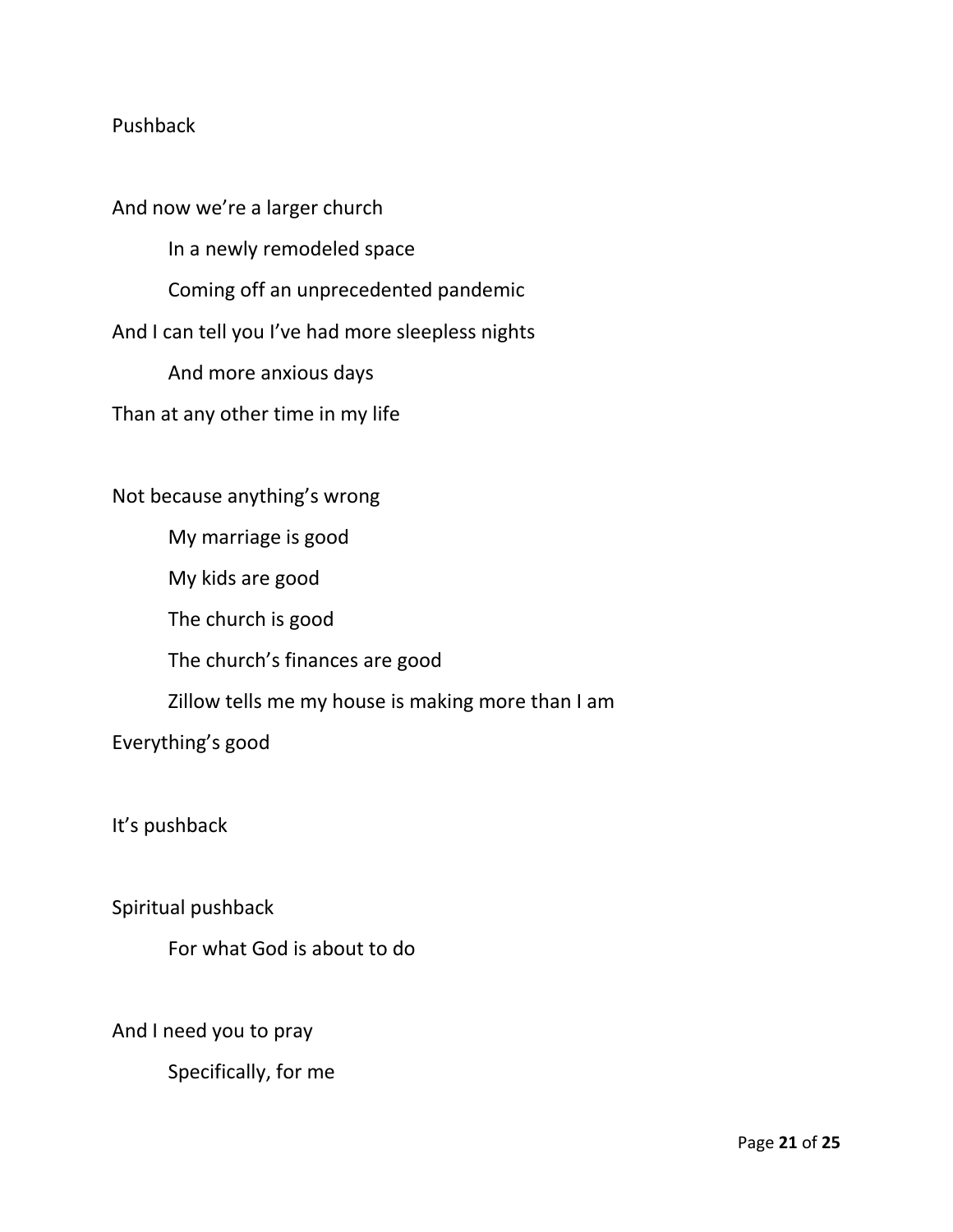Specifically, for our staff

Specifically, for our elders and finance team and LifeGroup leaders

# **"Join me in my struggle"**

By praying to God

For me

For us

That the Gospel would be boldly proclaimed

Can I ask you to pray for three specific items?

# **Pray for the series starting Sunday**

If you're trying to figure out if this is for real or not

This series would be great for you

If you have friends in your life who aren't sure if faith is real or not

Invite them

This series would be great for them

I believe that Jesus

Is hidden in plain sight

And next week

We're going to celebrate His resurrection

And honor Him

And point to Him as the answer to life's struggle

Hidden in plain sight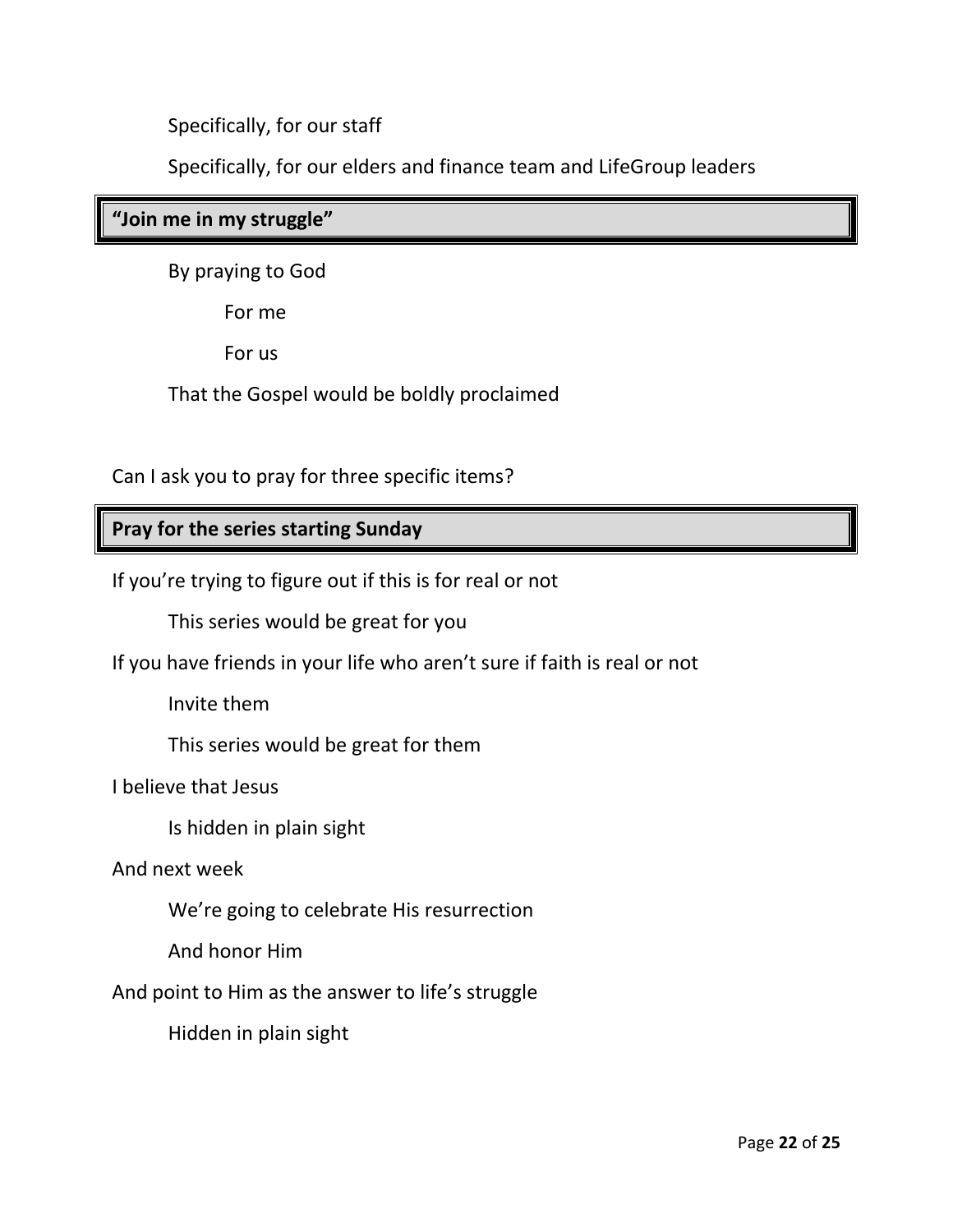Please join me in my struggle by praying for that series

# **Pray for WellSpring**

Pray for me

For our church staff

For our elder team

And finance team

Pray for our LifeGroup leaders

For those on our impact team

Pray for our students

And our children

And those who work with them

Please join me in my struggle by praying for WellSpring

3 rd – will you find ways to

### **Pray together**

If you go back a few years

I had a long stretch where I worked out

At a local CrossFit gym

Regularly

3x / week

Then I quit that gym

But immediately started working out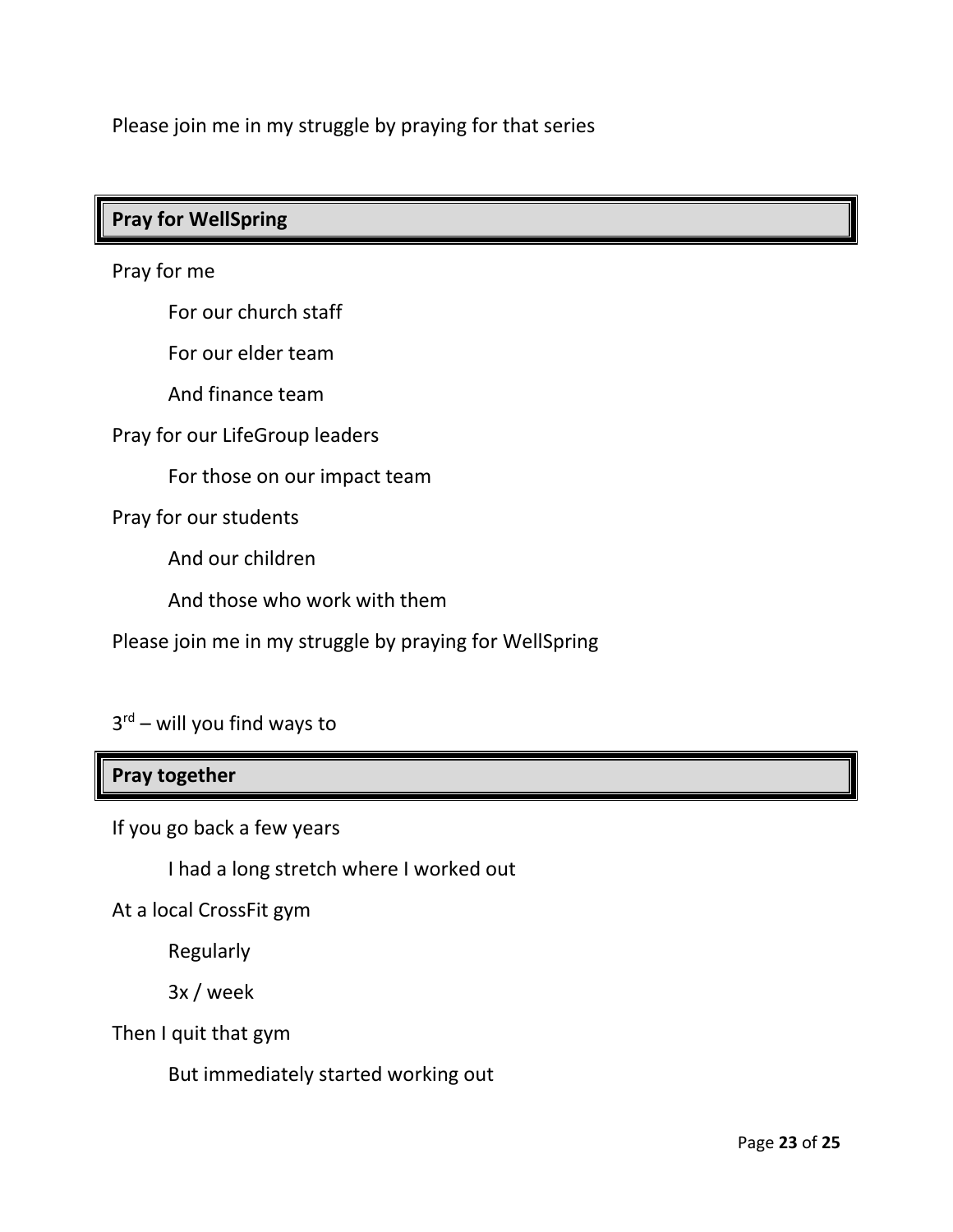With a friend of mine

Regularly

3x / week

Hardly ever missed

Then he moved out of state

And I worked out by myself

Regularly

3x / week

Then less regularly

Maybe once or twice a week

Fast forward to today

I'm more consistent than ever

My weights are stationary

And so am I

What changed?

Together

Find ways to pray together

The last few months

Our elder team has been praying together 5 mornings a week

Our staff has been praying together 5 mornings a week

Our LifeGroup is praying together every week

We have a prayer team praying together every Sunday morning